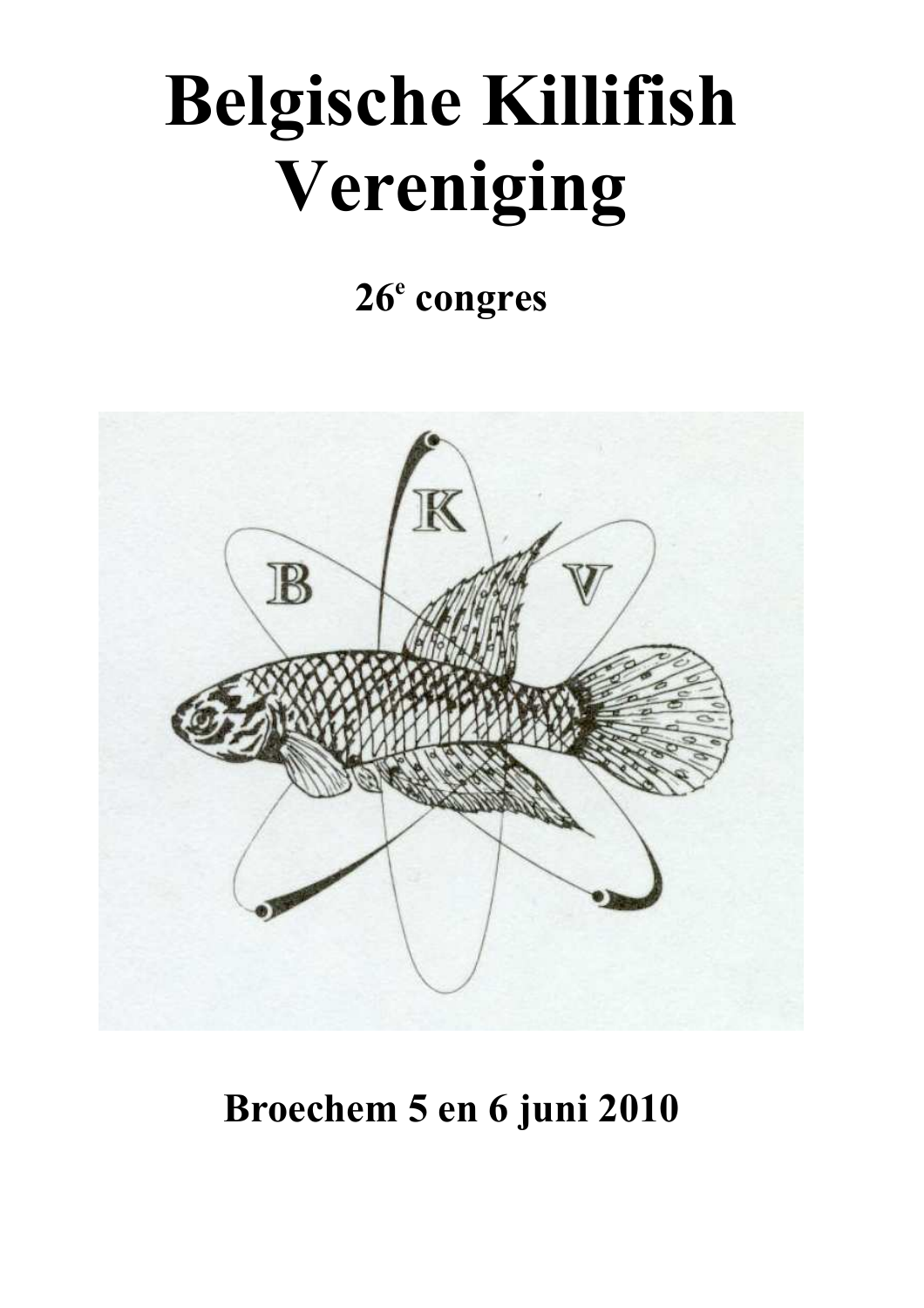### **MET DANK AAN:**

### **AFRICA MUSEUM TERVURE**

### **AQUALOG VERLAG**

### **BASSLEER BIOFISH**

#### BELGISCHE BOND VAN AQUARIUM- EN TERRARIUMHIOUDERS

**EHEIM**

### **INTERPET**

**JBL**

**KOSMOS VERLAG**

#### **NOVALEK USA**

### **REISER**

### **TETRA**

### **ATUR & TIER VERLAG**

**VEEN BOSCH & KEUNING**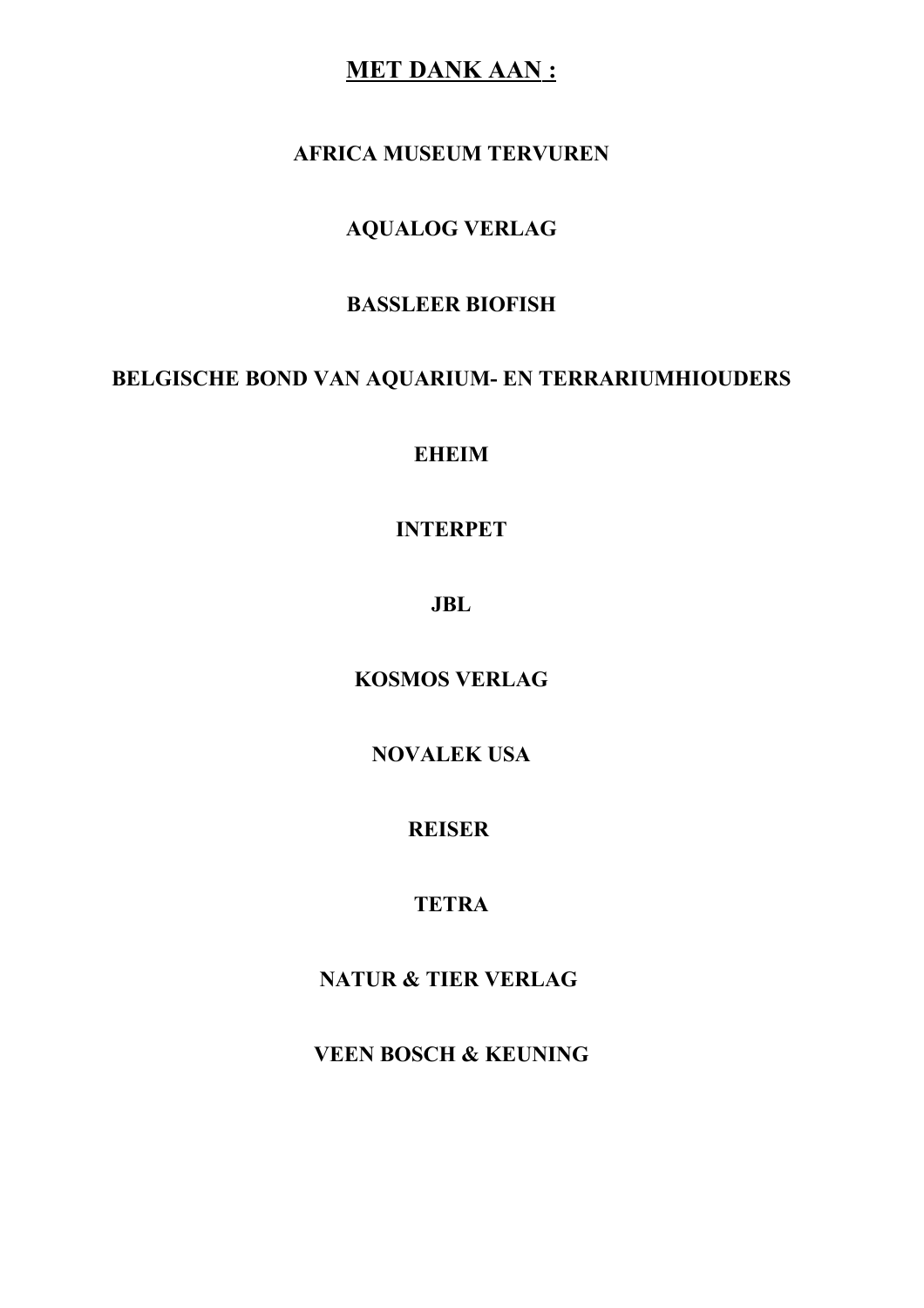# **Belgische Killifish Vereniging 26<sup>e</sup> congres Broechem 5 en 6 juni 2010**

### **RESULTATE**

| Beste vis van de tentoonstelling<br>523 Nothobranchius janpapi RUVU RIVER TZN 09-4 T. Ver Eecke | <b>BKV</b> |
|-------------------------------------------------------------------------------------------------|------------|
| Beste buitenlandse vis                                                                          |            |

**326 Fundulopanchax gardneri nigerianus JOS PLATEAU P. Polichnowski KCF**

**Beste B.K.V. vis 212 Aphyosemion herzogi GEMLB 02/3 J. Aerts BKV**

**Prijs A.K.F.B.** 221 Chromaphyosemion loenbergi JVC 08 32 KM ZUID VAN KRIBI W. Suyker KFN

**Prijs KCF 107 Aphyosemion australe PARC DU MODAH BDBG 04/19 L. Cop BKV**

> **Prijs KILLIADICTOS.COM 311 Fundulopanchax puerzli H.G. Ulmke DKG**

 **Met dank aan de keurmeesters : P. Venstermans / H. Meeus / G. Simoens / M. Wuyts / T. Ver Eecke / J. Jaspers**

> **Met dank aan de deelnemende clubs: AKFB = Association Killiphile Francophone de Belgique BKV = Belgische Killifish Vereniging DKG = Deutsche Killifisch Gesellschaft KCF = Killiclub de France KFN** = **Killifish Nederland KCA = Killi Club Argentina SEK = Sociedad Española de Killis SKS = Skandinaviska Killi Sällskapet**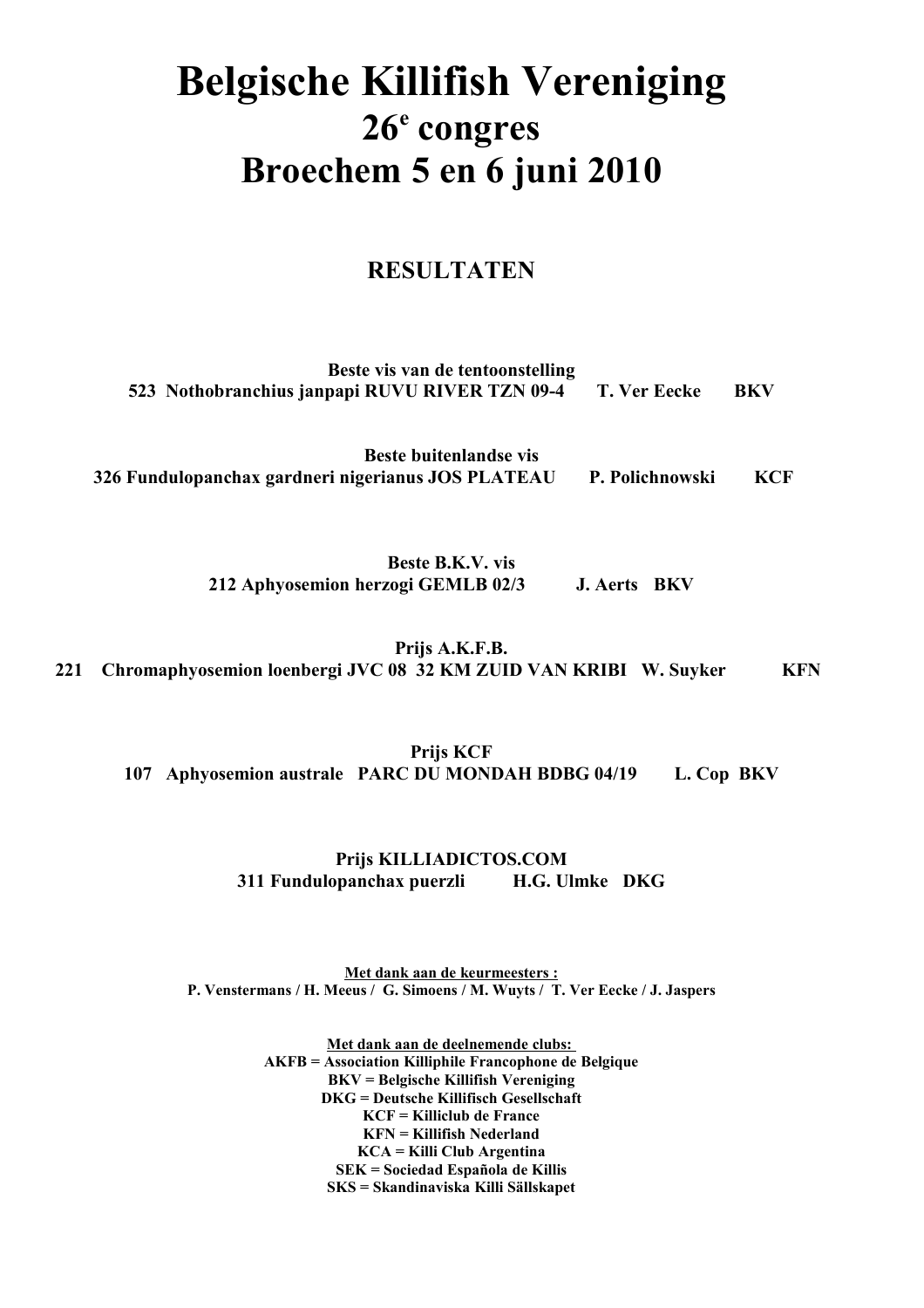# **Groep 1 : Aphyosemion australe, bivitatum, elberti, Diapteron**

| nr. | naam        |                                                       | inzender            | club        | resultaat          |
|-----|-------------|-------------------------------------------------------|---------------------|-------------|--------------------|
| 101 |             | Aphyosemion bivittatum FUNGE CI 91                    | M. Goyvaerts        | <b>BKV</b>  | AA <sub>3</sub>    |
| 102 |             | Chromaphyosemion volcanum MILES FOUR JVC 05           | W. Suyker           | <b>KFN</b>  | $\mathbf{A}$       |
| 103 |             | Chromaphyosemion loenbergi JVC 08                     | W. Suyker           | <b>KFN</b>  | $\mathbf{A}$       |
|     |             | <b>32 KM ZUID VAN KRIBI</b>                           |                     |             |                    |
| 104 |             | Aphyosemion australe GOUD                             | W. Suyker           | <b>KFN</b>  | $\mathbf{A}$       |
| 105 |             | Chromaphyosemion ecucuense GEMLBJ 03/42               | L. Cop              | <b>KFN</b>  | AA                 |
| 106 |             | Chromaphyosemion splendopleure AFAN ESSOKIE II        | L. Cop              | <b>BKV</b>  | $\mathbf{A}$       |
|     |             | ABC 05/48                                             |                     |             |                    |
| 107 |             | Aphyosemion australe PARC DU MONDAH BDBG 04/19 L. Cop |                     | <b>BKV</b>  | $AA*$              |
| 108 |             | Chromaphyosemion bivittatum FUNGE C91                 | W. Pütz             | <b>DKG</b>  | $\mathbf{A}$       |
| 109 |             | Aphyosemion australe GOUD                             | H.G. Ulmke          | <b>DKG</b>  | $\mathbf{A}$       |
| 110 | Aphyosemion | australe BRUIN                                        | S. Safial Zakaria   | <b>DKG</b>  | $\mathbf{A}$       |
| 111 | Aphyosemion | australe GOUD                                         | S. Safial Zakaria   | <b>DKG</b>  | AA                 |
| 112 | Fenerbache  | formosa NIJIRI                                        | W. Pütz             | <b>DKG</b>  | $\mathbf{A}$       |
| 113 | Fenerbache  | species AVD 2007/2                                    | J. Aerts            | <b>BKV</b>  | AA1                |
| 114 |             | Chromaphyosemion riggenbachi ABC 5/15                 | G. Simoens          | <b>AKFB</b> | $\mathbf{A}$       |
| 115 |             | Chromaphyosemion ecucuense RIO MUNI GEMLBJ 03-42      | A. Persson          | <b>SKS</b>  | $\mathcal{Q}$ dood |
| 116 |             | Chromaphyosemion volcanum MBONGE                      | A. Persson          | <b>SKS</b>  | $\mathbf{A}$       |
| 117 |             | Chromaphyosemion splendopleure TIKO                   | P. Polichnowski     | <b>KCF</b>  | AA <sub>2</sub>    |
| 118 |             | Chromaphyosemion bitaeniatum ZAGNANADO                | A. Persson          | <b>SKS</b>  | dood               |
| 1.  |             | 113 Fenerbache species AVD 2007/2                     | J. Aerts            | <b>BKV</b>  |                    |
| 2.  | 117         | Chromaphyosemion splendopleure TIKO                   | P. Polichnowski     | <b>KCF</b>  |                    |
| 3.  | 101         | Aphyosemion bivittatum FUNGE ci 91                    | <b>M.</b> Goyvaerts | <b>BKV</b>  |                    |
|     |             |                                                       |                     |             |                    |

### **Groep 2 : Kleine Aphyosemion**

| nr. | naam        |                                 | inzender                | club resultaat |              |
|-----|-------------|---------------------------------|-------------------------|----------------|--------------|
| 201 | Aphyosemion | striatum GEMHS 00/34            | J-P. Vandersmissen AKFB |                | $\mathbf{A}$ |
| 202 | Aphyosemion | exigoideum NGOUDOUFOLA          | J-P. Vandersmissen AKFB |                | $\mathbf{A}$ |
| 203 | Aphyosemion | cognatum KWAMBILA RDC 07/1      | J-P. Vandersmissen AKFB |                | A            |
| 204 | Aphyosemion | louessense RPC 78/33            | H. Ott                  | <b>DKG</b>     | AA           |
| 205 | Aphyosemion | gabunense gabunense GBG 93/30   | H. Ott                  | <b>DKG</b>     | A            |
| 206 | Aphyosemion | exigoideum MANDILOU GEM 2006/6  | H. Ott                  | <b>DKG</b>     | $\mathbf{A}$ |
| 207 | Aphyosemion | striatum GEMLCG 07/61           | M. Van Zelst            | <b>KFN</b>     | A            |
|     |             | CARRETERA ACALAYONG BUTA        |                         |                |              |
| 208 | Aphyosemion | striatum CAP ESTERIAS           | E. Jerusalem            | <b>BKV</b>     | A            |
| 209 | Aphyosemion | castaneum H <sub>2</sub> 85     | E. Jerusalem            | <b>BKV</b>     | AA3          |
| 210 | Aphyosemion | striatum CAP ESTERIAS           | E. Jerusalem            | <b>BKV</b>     | A            |
| 211 | Aphyosemion | tirbaki BSWG 97/9               | W. Maesen               | <b>BKV</b>     | A            |
| 212 | Aphyosemion | herzogi GEMLB 02/3              | J. Aerts                | <b>BKV</b>     | AA bkv       |
| 213 | Aphyosemion | wildekampi BLLMC 05/10          | W. Maesen               | <b>BKV</b>     | A            |
| 214 | Aphyosemion | spec. OYO RPC 91                | W. Maesen               | <b>BKV</b>     | A            |
| 215 | Aphyosemion | hanneloreae wuendschi BB 04/16  | P. Venstermans          | <b>BKV</b>     | A            |
| 216 | Aphyosemion | marginatum BENGUI 1-2 GJS 00-29 | A. Persson              | <b>SKS</b>     | $\mathbf{A}$ |
| 217 | Aphyosemion | hera BENGUI 1-2 GJS 00-29       | T. Nejlund              | <b>SKS</b>     | $\mathbf{A}$ |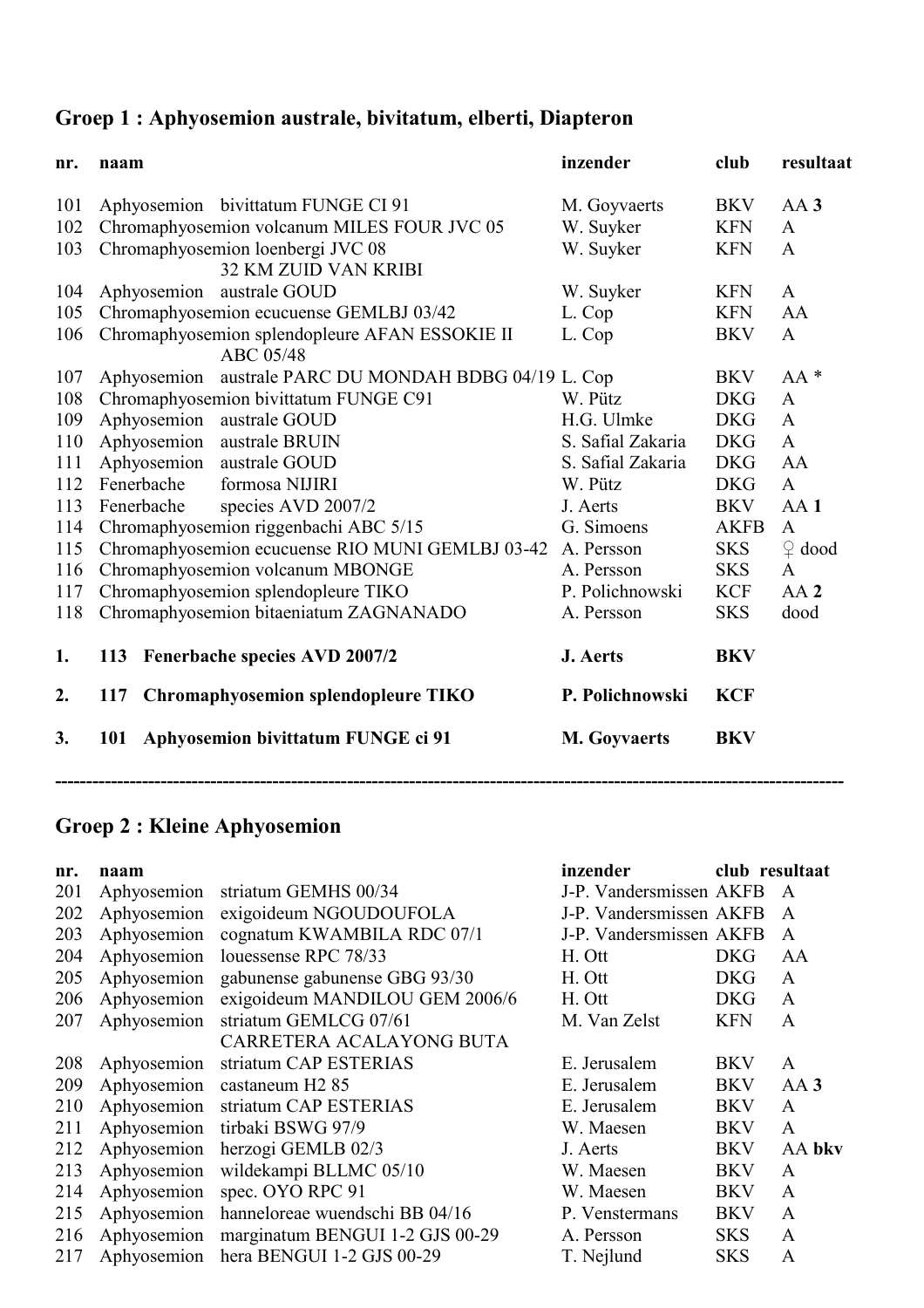| 3.         | <b>209</b>                 | <b>Aphyosemion castaneum H2 85</b>                             | E. Jerusalem                           | <b>BKV</b> |              |
|------------|----------------------------|----------------------------------------------------------------|----------------------------------------|------------|--------------|
| 2.         | 221                        | Aphyosemion species OYO RPC 91/8                               | T. Nejlund                             | <b>SKS</b> |              |
| 1.         |                            | 226 Aphyosemion lamberti GEB 94/7                              | L. Oyen                                | <b>BKV</b> |              |
| 229        |                            | Aphyosemion species aff. pascheni MOUGUE ABL 08-200 T. Nejlund |                                        | <b>SKS</b> | dood         |
| 228        |                            | Aphyosemion exigoideeum MANDILOU GEM 2006-6                    | T. Nejlund                             | <b>SKS</b> | dood         |
|            | 227                        | Aphyosemion<br><b>SEK</b>                                      | punctatum BUONG BAI J. Enrique<br>dood |            |              |
| 226        | Aphyosemion                | lamberti GEB 94/7                                              | L. Oyen                                | <b>BKV</b> | AA1          |
| 225        | Aphyosemion                | ogoense ogoense GHP 80/24                                      | P. Polichnowski                        | <b>KCF</b> | AA           |
| 224        | Aphyosemion                | schioetzi NGAMBE 291/1                                         | P. Polichnowski                        | <b>KCF</b> | A            |
| 223        | Aphyosemion                | calliurum MAJIDUN ILAGE NIG 03                                 | P. Polichnowski                        | <b>KCF</b> | AA           |
| 222        | Aphyosemion                | primigenium GBN 88/10                                          | S. Ibañez                              | <b>SEK</b> | $\mathbf{A}$ |
| 221        | Aphyosemion                | species OYO RPC 91/8                                           | T. Nejlund                             | <b>SKS</b> | $AA 2*$      |
| 220        | Aphyosemion                | christyi HZ 85/8                                               | T. Nejlund                             | <b>SKS</b> | $\mathbf{A}$ |
| 218<br>219 | Aphyosemion<br>Aphyosemion | striatum MOYKO GJS 00/32<br>celiae winifredae ABC 06-113       | T. Nejlund<br>T. Nejlund               | <b>SKS</b> | A<br>A       |
|            |                            |                                                                |                                        | <b>SKS</b> |              |

-------------------------------------------------------------------------------------------------------------------------------

# **Groep 3 : Fundulopanchax**

| nr. | naam           |                                 | inzender                      | club resultaat |                   |
|-----|----------------|---------------------------------|-------------------------------|----------------|-------------------|
| 301 | Fundulopanchax | gardneri P82                    | J. Jaspers                    | <b>KFN</b>     | A                 |
| 302 | Fundulopanchax | gardneri mamfensis BASUA        | J. Jaspers                    | <b>KFN</b>     | AA2               |
| 303 | Fundulopanchax | gardneri LAFIA GOUD             | L. Cop                        | <b>BKV</b>     | $\mathbf{A}$      |
| 304 | Fundulopanchax | gardneri AKWEN BLLMC 2005-2     | L. Cop                        | <b>BKV</b>     | $\mathbf{A}$      |
| 305 | Fundulopanchax | gardneri LAFIA GOUD             | L. Cop                        | <b>BKV</b>     | A                 |
| 306 | Fundulopanchax | gardneri AKWEN BLLMC 2005-2     | L. Cop                        | <b>BKV</b>     | B                 |
| 307 | Fundulopanchax | gardneri nigerianus MAKURDI     | O. Sanchez                    | <b>KCA</b>     | $\overline{B}$    |
| 308 | Fundulopanchax | gardneri MAKURDI                | W. Pütz                       | <b>DKG</b>     | $\partial$ dood   |
| 309 | Fundulopanchax | gardneri BLAUW                  | W. Pütz                       | <b>DKG</b>     | AA                |
| 310 | Fundulopanchax | deltaensis                      | H.G. Ulmke                    | <b>DKG</b>     | AA <sub>3</sub>   |
| 311 | Fundulopanchax | puerzli                         | H.G. Ulmke                    | <b>DKG</b>     | $A^*$             |
| 312 | Fundulopanchax | nigerianus JOS PLATEAU          | S. Safial Zakaria             | <b>DKG</b>     | $\bf{B}$          |
| 313 | Fundulopanchax | scheeli                         | L. Oyen                       | <b>BKV</b>     | $\mathbf{A}$      |
| 314 | Fundulopanchax | gardneri mamfensis MAMFE MILE 5 | A. Persson                    | <b>SKS</b>     | A                 |
|     |                | CB3SR 07-19                     |                               |                |                   |
| 315 | Fundulopanchax | marmoratus MBONGE               | A. Persson                    | <b>SKS</b>     | AA1               |
| 316 | Fundulopanchax | gularis                         | A. Persson                    | <b>SKS</b>     | $\varphi$ dood    |
| 317 |                | Fundulopanchax                  | ndianus                       | A. Persson     |                   |
|     |                | <b>SKS</b>                      | $\mathcal{Q}$ dood            |                |                   |
| 318 |                | Fundulopanchax                  | gardneri gardneri NSUKKA J.C. |                |                   |
|     | Matos Garcia   | <b>SEK</b>                      | B                             |                |                   |
| 319 | Fundulopanchax | gardneri gardneri LAFIA GOUD    | J.C. Matos Garcia             | <b>SEK</b>     | B                 |
| 320 | Fundulopanchax | spoorenbergi                    | J.C. Matos Garcia             | <b>SEK</b>     | $\mathcal Q$ dood |
| 321 |                | Fundulopanchax                  | walkeri walkeri KUTUNSE       |                | J.C.              |
|     | Matos Garcia   | <b>SEK</b>                      | $\mathbf{A}$                  |                |                   |
| 322 | Fundulopanchax | gardneri gardneri LAFIA GOUD    | M. Camino                     | <b>SEK</b>     | A                 |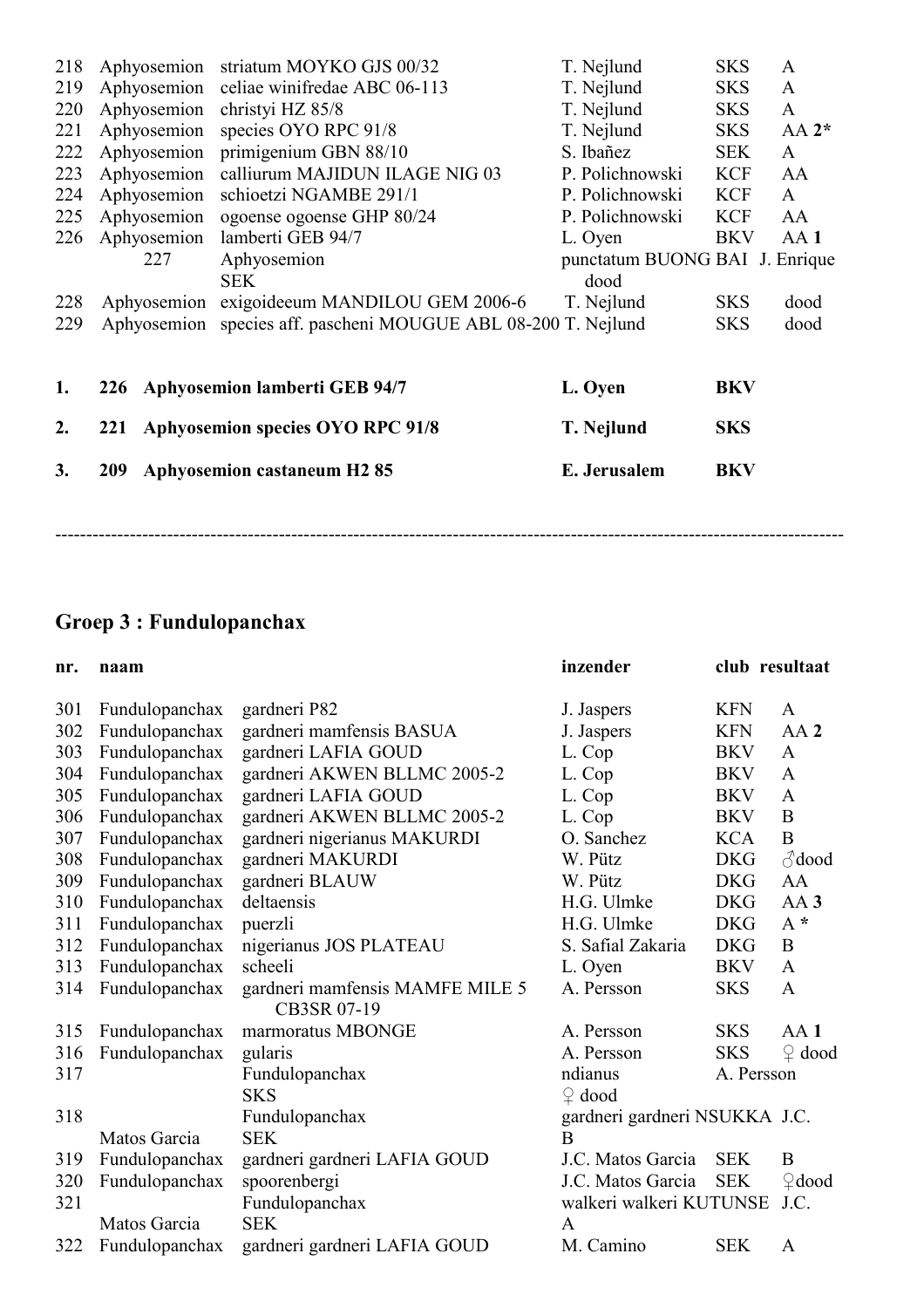| 323<br>324 | Fundulopanchax<br>Fundulopanchax<br>325 Fundulopanchax | gardneri nigerianus MISAJE GOUD<br>kamdemi KORUP NATIONAL PARK<br>oeseri | E. Garcia<br>P. Polichnowski<br>P. Polichnowski | <b>SEK</b><br><b>KCF</b><br><b>KCF</b> | B<br>A<br>AA |
|------------|--------------------------------------------------------|--------------------------------------------------------------------------|-------------------------------------------------|----------------------------------------|--------------|
|            | 326 Fundulopanchax                                     | gardneri nigerianus JOS PLATEAU                                          | P. Polichnowski                                 | <b>KCF</b>                             | AA bb        |
| 1.         |                                                        | 315 Fundulopanchax marmoratus MBONGE                                     | A. Persson                                      | <b>SKS</b>                             |              |
| 2.         |                                                        | 302 Fundulopanchax gardneri mamfensis BASUA                              | <b>J.</b> Jaspers                               | <b>KFN</b>                             |              |
| 3.         | <b>Fundulopanchax deltaensis</b><br><b>310</b>         |                                                                          | H.G. Ulmke                                      | <b>DKG</b>                             |              |

### **Groep 4 : "Roloffia"**

| nr.              | naam                                              | inzender        | club resultaat                |  |
|------------------|---------------------------------------------------|-----------------|-------------------------------|--|
| 401              | Scriptaphyosemion guignardi MAMOU                 | M. Ippersiel    | <b>AKFB</b><br>B              |  |
| 402              | Scriptaphyosemion schmitti JUARZON                | O. Sanchez      | <b>KCA</b><br>A               |  |
| 403              | Archiaphyosemion guinensis GF 06/11               | H.G. Ulmke      | <b>DKG</b><br>AA3             |  |
| 404              | Scriptaphyosemion guignardi MAMOU                 | L. Oyen         | <b>BKV</b><br>$\mathbf{A}$    |  |
| 405              | Archiaphyosemion maeseni LOLA GRC 90/174          | W. Maesen       | <b>BKV</b><br>AA2             |  |
| 406              | Scriptaphyosemion chaytori SL93/34 KAMBAI         | E. Garcia       | $\partial$ dood<br><b>SEK</b> |  |
| 407              | Scriptaphyosemion cauveti BARRAGE LOIRE           | P. Polichnowski | <b>KCF</b><br>A               |  |
|                  | <b>ATLANTIQUE</b>                                 |                 |                               |  |
| 408              | Scriptaphyosemion guignardi MAMOU                 | P. Polichnowski | <b>KCF</b><br>A               |  |
| 409              | Scriptaphyosemion geryi ABUKO                     | P. Polichnowski | <b>KCF</b><br>AA1             |  |
| 410              | Scriptaphysosemion schmitti JUARZON               | G. Simoens      | <b>AKFB</b><br>A              |  |
| 1.               | Scriptaphyosemion geryi ABUKO<br>409              | P. Polichnowski | <b>KCF</b>                    |  |
| $\overline{2}$ . | Archiaphyosemion maeseni LOLA GRC 90/174<br>405   | W. Maesen       | <b>BKV</b>                    |  |
| 3.               | <b>Archiaphyosemion guinensis GF 06/11</b><br>403 | H.G. Ulmke      | <b>DKG</b>                    |  |
|                  |                                                   |                 |                               |  |

### **Groep 5 : Nothobranchius**

| nr. | naam                     |                                                | inzender          | club       | resultaat          |
|-----|--------------------------|------------------------------------------------|-------------------|------------|--------------------|
| 501 | Nothobranchius guentheri |                                                | H. Kärst          | <b>DKG</b> | $\mathcal{Q}$ dood |
| 502 |                          | Nothobranchius kuhntae BEIRA MOZ 04-03         | F. Torre          | <b>APK</b> | AA                 |
| 503 |                          | Nothobranchius malaissei SANGE DRCH 08-6       | F. Torre          | <b>APK</b> | AA                 |
| 504 |                          | Nothobranchius kuhntae BEIRA MOZ 04-03         | F. Torre          | <b>APK</b> | $\mathcal{Q}$ dood |
| 505 |                          | Nothobranchius nubaensis MAADA MULAHA SUD 06-3 | F. Torre          | <b>APK</b> | AA1                |
| 506 |                          | Nothobranchius kadleci SAVE RIVER MZCS 08-108  | F. Torre          | <b>APK</b> | A                  |
| 507 |                          | Nothobranchius kuhntae BEIRA MOZ 04-03         | F. Torre          | <b>APK</b> | AA                 |
| 508 |                          | Nothobranchius kadleci SAVE RIVER MZCS 08-108  | F. Torre          | <b>APK</b> | $\partial$ dood    |
| 509 |                          | Nothobranchius kadleci SAVE RIVER MZCS 08-108  | F. Torre          | <b>APK</b> | $\partial$ dood    |
| 510 |                          | Nothobranchius melanospilus MAFIA TZN 08-5     | F. Brouwer        | <b>KFN</b> | $\mathbf{A}$       |
| 511 |                          | Nothobranchius ugandensis NGOBO UGN 09/8       | F. Brouwer        | <b>KFN</b> | $\mathbf{A}$       |
| 512 |                          | Nothobranchius ugandensis KIZIBA UGN 09/18     | F. Brouwer        | <b>KFN</b> | $\mathbf{A}$       |
| 513 |                          | Nothobranchius cardinalis MBWEMKURU RIVER      | S. Safial Zakaria | <b>DKG</b> | AA                 |
|     |                          | <b>KTZ 85/28</b>                               |                   |            |                    |
| 514 | Nothobranchius           | annectens                                      | W. Pütz           | <b>DKG</b> | A                  |
| 515 |                          | Nothobranchius hassoni BUKEYA DRCH 2008-10     | S. Safial Zakaria | <b>DKG</b> | $\partial$ dood    |
| 516 |                          | Nothobranchius ugandensisABOKE UGN09-6         | T. Ver Eecke      | <b>BKV</b> | AA                 |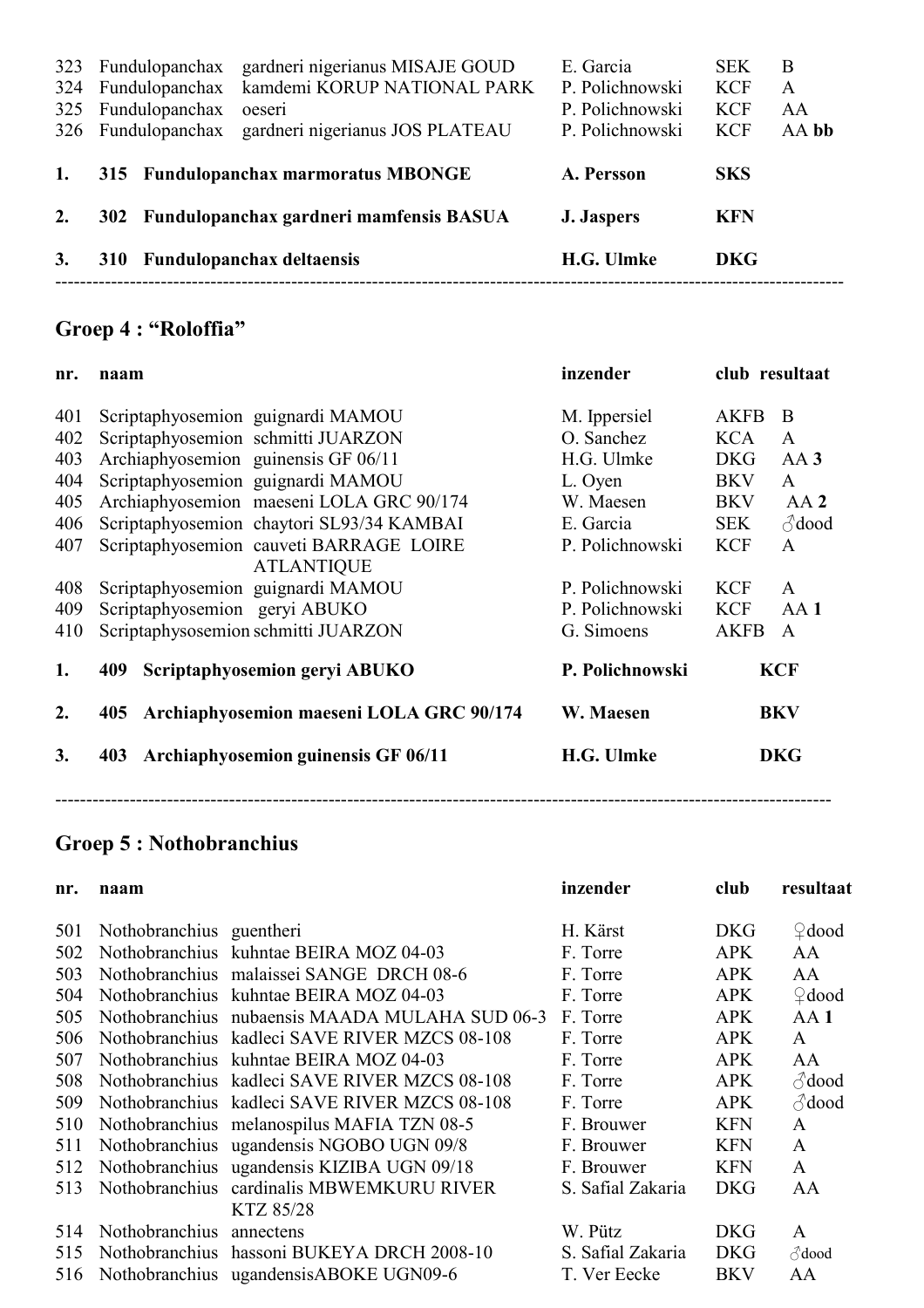| 3.  | 527                    | Nothobranchius furzeri GONA-RE-ZHOU                          | <b>T. Ver Eecke</b> |             | <b>BKV</b>      |
|-----|------------------------|--------------------------------------------------------------|---------------------|-------------|-----------------|
| 2.  | 537                    | Nothobranchius eggersi KINGONGO                              | G. Simoens          |             | <b>AKFB</b>     |
| 1.  | 505<br><b>SUD 06-3</b> | Nothobranchius nubaensis MAADA MULAHA                        | F. Torre            |             | <b>APK</b>      |
| 540 | Fundulosoma            | thierryi ADA GH 06-5                                         | A. Persson          | <b>SKS</b>  | dood            |
| 539 |                        | Nothobranchius species CAPRIVI                               | G. Simoens          | <b>AKFB</b> | $\mathbf{A}$    |
| 538 |                        | Nothobranchius hasonni BUKEYA                                | G. Simoens          | <b>AKFB</b> | $\mathbf{A}$    |
| 537 |                        | Nothobranchius eggersi KINGONGO                              | G. Simoens          | <b>AKFB</b> | AA <sub>2</sub> |
| 536 |                        | Nothobranchius kafuensis KAYUNI                              | G. Simoens          | <b>AKFB</b> | $\mathbf{A}$    |
| 535 |                        | Nothobranchius kafuensis NEGA NEGA                           | G. Simoens          | <b>AKFB</b> | $\mathbf{A}$    |
| 534 |                        | Nothobranchius guentheri ZANZIBAR                            | P. Polichnowski     | <b>KCF</b>  | $\mathbf{A}$    |
| 533 |                        | Nothobranchius kafuensis NEGA NEGA                           | P. Polichnowski     | <b>KCF</b>  | AA              |
| 532 |                        | Nothobranchius kuhntae NHANGAU NT 03/4                       | P. Polichnowski     | <b>KCF</b>  | AA              |
| 531 |                        | Nothobranchius furzeri PELANE MZG 06/2                       | P. Polichnowski     | <b>KCF</b>  | AA              |
| 530 |                        | Nothobranchius annectens RUVU RIVER TZN 09-5                 | T. Ver Eecke        | <b>BKV</b>  | $\mathbf{A}$    |
| 529 |                        | Nothobranchius kafuensis KAYUNI STATE FARM                   | T. Ver Eecke        | <b>BKV</b>  | $\mathbf{A}$    |
| 528 |                        | Nothobranchius kafuensis KAYUNI STATE FARM                   | T. Ver Eecke        | <b>BKV</b>  | $\mathbf{A}$    |
| 527 |                        | Nothobranchius furzeri GONA-RE-ZHOU                          | T. Ver Eecke        | <b>BKV</b>  | AA <sub>3</sub> |
| 526 |                        | <b>TZHK 09-3</b><br>Nothobranchius ugandensis NGOBO UGN 09-8 | T. Ver Eecke        | <b>BKV</b>  | AA              |
| 525 |                        | <b>TZN 09-7</b><br>Nothobranchius melanospilus LUKWALE RIVER | T. Ver Eecke        | <b>BKV</b>  | AA              |
| 524 |                        | Nothobranchius albimarginatus KIPARANGANDA                   | T. Ver Eecke        | <b>BKV</b>  | $\mathbf{A}$    |
| 523 |                        | Nothobranchius janpapi RUVU RIVER TZN 09-4                   | T. Ver Eecke        | <b>BKV</b>  | AA bv           |
| 522 |                        | Nothobranchius eggersi UKUNI TZ 2008-27                      | T. Ver Eecke        | <b>BKV</b>  | AA              |
| 521 |                        | Nothobranchius robustus NAMALIRA UGN 09-12                   | T. Ver Eecke        | <b>BKV</b>  | $\mathbf{A}$    |
| 520 |                        | Nothobranchius species NYANDO RIVER KE 01-3                  | T. Ver Eecke        | <b>BKV</b>  | $\mathbf{A}$    |
| 519 |                        | Nothobranchius luekei MBEZI RIVER TZHK 09-4                  | T. Ver Eecke        | <b>BKV</b>  | $\mathbf{A}$    |
| 518 |                        | Nothobranchius neumanni SENEKI TZ08-5                        | T. Ver Eecke        | <b>BKV</b>  | AA              |
| 517 |                        | Nothobranchius ugandensis KIZIBA UGN 09-18                   | T. Ver Eecke        | <b>BKV</b>  | AA              |

# **Groep 6 : Rivulus**

| nr. |                | naam                                        | inzender        | club resultaat |                 |
|-----|----------------|---------------------------------------------|-----------------|----------------|-----------------|
| 601 | <b>Rivulus</b> | brunneus                                    | M. Ippersiel    | <b>AKFB</b>    | A               |
| 602 | Rivulus        | frommi P31                                  | M. Ippersiel    | <b>AKFB</b>    | B               |
| 603 | Rivulus        | tenuis LAC IZABEL                           | M. Ippersiel    | <b>AKFB</b>    | A               |
| 604 | Rivulus        | igneus CASCADE FOURGASSIER<br><b>SFG 04</b> | M. Ippersiel    | <b>AKFB</b>    | A               |
| 605 | <b>Rivulus</b> | brunneus                                    | M. Ippersiel    | <b>AKFB</b>    | AA2             |
| 606 | Rivulus        | kuelpmanni PAN 09-19                        | W. Suyker       | <b>KFN</b>     | AA <sub>1</sub> |
| 607 | Rivulus        | harti ISLA MARGARITA                        | W. Suyker       | <b>KFN</b>     | A               |
| 608 | <b>Rivulus</b> | uroflammeus SIEGFRIDI                       | W. Suyker       | <b>KFN</b>     | A               |
| 609 | Rivulus        | agilae JRG 07 MATHOURY                      | J. Ramon Garcia | <b>SEK</b>     | A               |
|     |                | <b>LE MIRANDE 1</b>                         |                 |                |                 |
| 610 | Rivulus        | brunneus RIO CASCAJAE PLL 08/09             | H.G. Ulmke      | <b>DKG</b>     | A               |
| 611 | Rivulus        | xiphidius CRIQUE BOULANGER                  | J. Aerts        | <b>BKV</b>     | AA3             |
| 612 | Rivulus        | speciosus PCCC 08/7                         | M.A. Saiz       | <b>SEK</b>     | A               |
| 613 | Rivulus        | agilae JRG 07 MATHOURY<br>LE MIRANDE 1      | J.Ramon Garcia  | <b>SEK</b>     | AA              |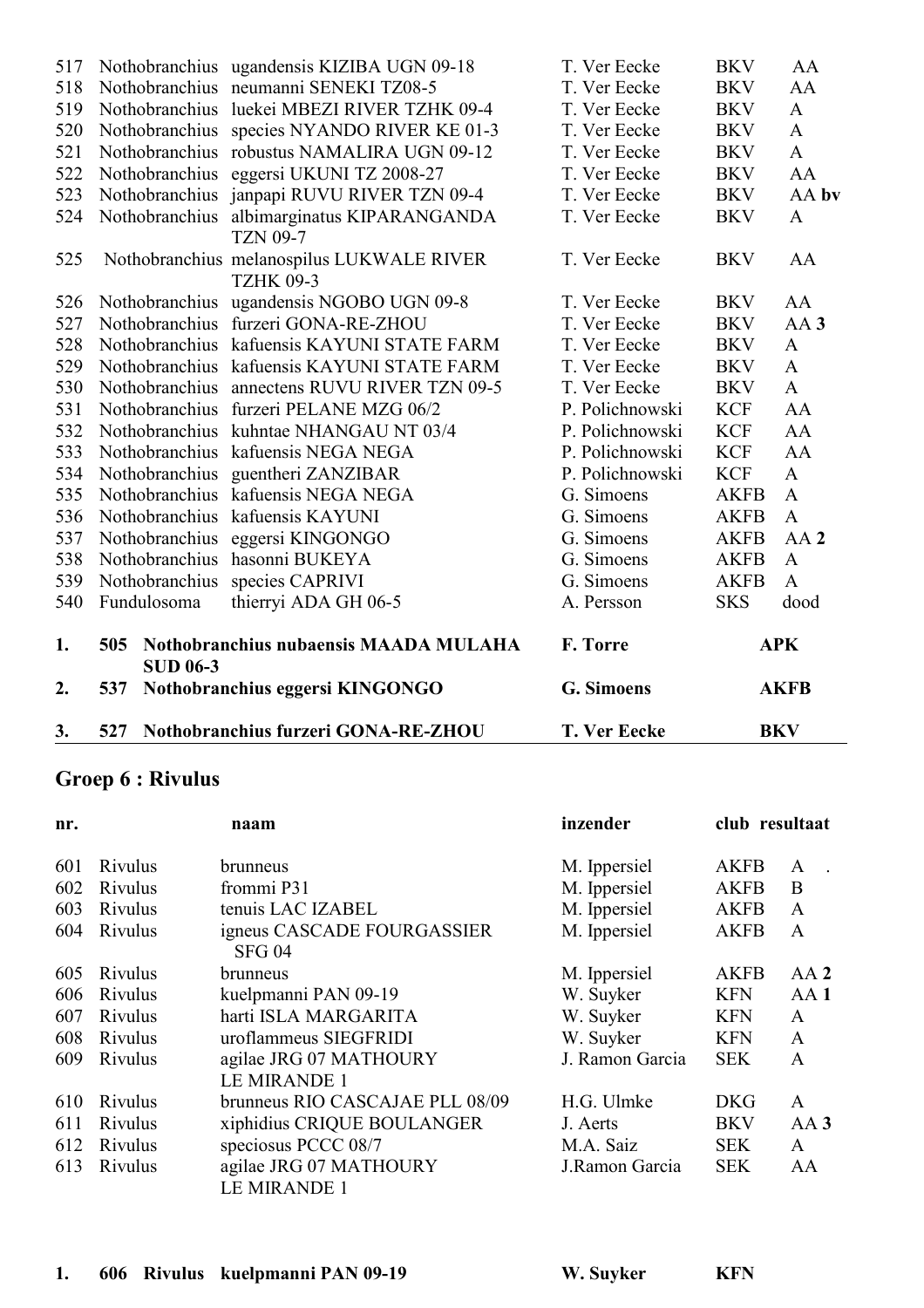**2. 605 Rivulus brunneus M. Ippersiel AKFB**

**3. 611 Rivulus xiphidius CRIQUE BOULAGER J. Aerts BKV**

### Groep 7 : Europese, Noord- en Zuid-Amerikaanse soorten

| nr. | naam                                |                                                      | inzender             |            | club resultaat    |
|-----|-------------------------------------|------------------------------------------------------|----------------------|------------|-------------------|
| 701 | Aphanius                            | baeticus LEBRIJA                                     | H. Kärst             | <b>DKG</b> | $\mathbf{A}$      |
| 702 | Aphanius                            | mento 7 KM ZUID KIRIKHAN                             | F. Bouwer            | <b>KFN</b> | B                 |
| 703 | Austrolebias                        | juanlangi BAÑADO MEDINA                              | T. Van Dooren        | <b>BKV</b> | $\mathbf{A}$      |
| 704 | Austrolebias                        | cinereus ARROYO DE LAS VIBORAS                       | T. Van Dooren        | <b>BKV</b> | $\mathbf{A}$      |
| 705 | Austrolebias                        | melanoorus R5 KM 399                                 | T. Van Dooren        | <b>BKV</b> | $\mathbf{A}$      |
| 706 | Austrolebias                        | wolterstorffii VELASQUEZ                             | T. Van Dooren        | <b>BKV</b> | $\mathbf{A}$      |
| 707 | Austrolebias                        | charrua CANAL ANDREONI                               | T. Van Dooren        | <b>BKV</b> | AA <sub>3</sub>   |
| 708 | Cynolebias                          | itapicuruensis CUPIM GRASSO                          | M. Van Zelst         | <b>KFN</b> | AA                |
| 709 | Simpsonichthys                      | ghisolfi                                             | M. Van Zelst         | <b>KFN</b> | $\triangle$ dood  |
| 710 | Aphanius                            | mento BOR                                            | H. Meeus             | <b>BKV</b> | $\mathbf{A}$      |
| 711 | Simpsonichthys                      | punctulatus GOIAS NP 03-07                           | P. Polichnowski      | <b>KCF</b> | $\mathbf{A}$      |
| 712 | Simpsonichthys                      | myersi                                               | O. Sanchez           | <b>KCA</b> | $\mathbf{A}$      |
| 713 | Simpsonichthys                      | igneus                                               | O. Sanchez           | <b>KCA</b> | AA1               |
| 714 | Rachovia                            | hummelincki 2006/2                                   | J. Benitez           | <b>KCA</b> | $\mathbf{A}$      |
| 715 | Aphanius                            | iberus ALT EMPORDA                                   | L. Oyen              | <b>BKV</b> | $\mathbf{A}$      |
| 716 | Aphanius                            | anatoliae anatoliae KOVADA KANAAL                    | W. Maesen            | <b>BKV</b> | AA <sub>2</sub>   |
| 717 | Aphanius                            | iberus ESTARTIT                                      | W. Maesen            | <b>BKV</b> | $\mathbf{A}$      |
| 718 | Cynopoecilus                        | melanotaenia RUTA 10                                 | A. Persson           | <b>SKS</b> | $\mathcal Q$ dood |
|     |                                     | <b>ARROYO VALIZAS</b>                                |                      |            |                   |
| 719 | Austrolebias                        | nigripinnis IBICUYSITO                               | J.C. Matos Garcia    | <b>SEK</b> | $\mathbf{A}$      |
| 720 | Aphanius                            | persicus MAHARLU LAKE                                | M. Zapater           | <b>SEK</b> | AA                |
|     |                                     | <b>BARM-E-SHOOR SPRING</b>                           |                      |            |                   |
| 721 | Aphanius                            | anatoliae anatoliae TUBCD 05/20                      | J.P. Campo           | <b>SEK</b> | $\delta$ dood     |
|     |                                     | <b>YENICE</b>                                        |                      |            |                   |
| 722 | Jordanella                          | floridae                                             | J.P. Campo           | <b>SEK</b> | $\mathbf{A}$      |
| 723 | Pterolebias                         | bokermanni SELVAS RIO DE ORO                         | T. Ver Eecke         | <b>BKV</b> | $\mathbf{A}$      |
| 1.  | <b>Simpsonichthys igneus</b><br>713 |                                                      | O. Sanchez           | <b>KCA</b> |                   |
| 2.  | 716                                 | Aphanius anatoliae anatoliae KOVADA KANAAL W. Maesen |                      | <b>BKV</b> |                   |
| 3.  | 707                                 | <b>Austrolebias charrua CANAL ANDREONI</b>           | <b>T. Van Dooren</b> | <b>BKV</b> |                   |

-------------------------------------------------------------------------------------------------------------------------------

### **Groep 8 : Epiplatys, Aplocheilus, Pachypanchax**

| nr. | naam         |                              | inzender     | club resultaat             |
|-----|--------------|------------------------------|--------------|----------------------------|
| 801 | Epiplatys    | zenkeri BIDOU                | H. Ott       | <b>DKG</b><br>A            |
| 802 | Epiplatys    | zenkeri BIDJOUKA BLLMC 05/25 | H. Ott       | <b>DKG</b><br>AA           |
| 803 | Epiplatys    | ansorgii MASSANA GJS 00/2    | H.Ott        | <b>DKG</b><br>A            |
| 804 | Epiplatys    | chevalieri KINSHASA CI 2001  | H. Ott       | <b>DKG</b><br>AA 1         |
| 805 | Epiplatys    | mesogramma BANGUI            | H. Ott       | <b>DKG</b><br>$\mathbf{A}$ |
| 806 | Epiplatys    | dageti dageti AXIM GH 06/6   | H. Ott       | <b>DKG</b><br>$\mathbf{A}$ |
| 807 | Epiplatys    | dageti monroviae GF 06/7     | H. Ott       | <b>DKG</b><br>A            |
| 808 | Epiplatys    | huberi MANDILOU GEM 2006/6   | H. Ott       | <b>DKG</b><br>A            |
| 809 | Pachypanchax | playfairii                   | M. Van Zelst | <b>KFN</b><br>A            |